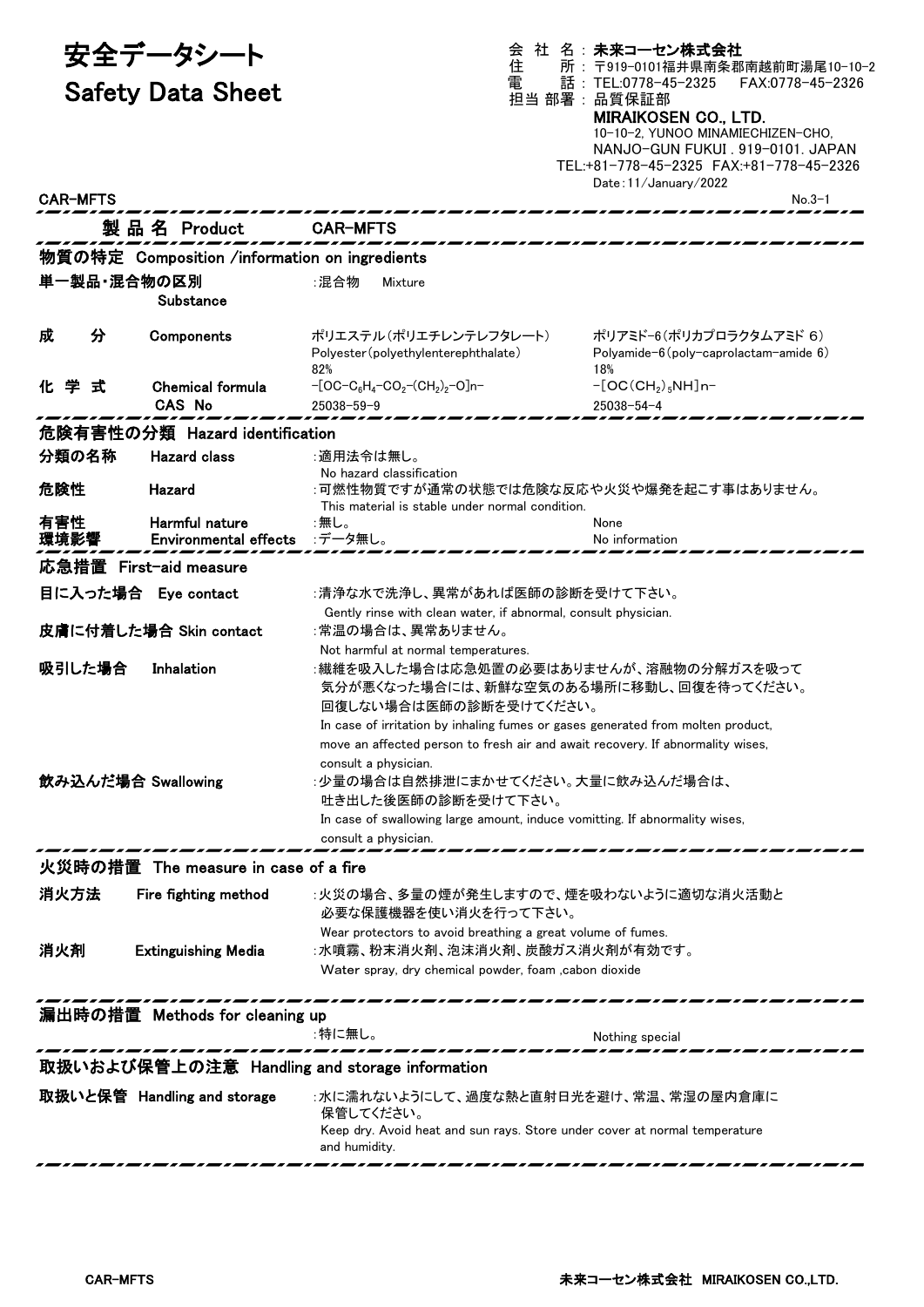| 暴露防止措置 Exposure control<br>管理濃度<br>Management concentration :データ無し。<br>No information<br>許容濃度<br>:データ無し。<br>Permission concentration<br>No information<br>設備対策<br>Measure of equipment<br>:不要<br>None required<br>保護具<br>Protective device<br>:不要<br>None required<br>物理および化学的性質 Physical and chemical properties<br>外観等<br>Appearance etc.<br>:形状は原則としてハンカチ状。<br>The shape is form of handkerchief.<br>沸点<br><b>Boiling point</b><br>:データ無し。<br>None<br>溶融点<br><b>Melting point</b><br>:ポリエステル(Polyester) 255~260℃、<br>ポリアミド-6(Polyamide-6) 215~225℃<br>軟化点<br>:データ無し。<br>Softening point<br>None<br>揮発性<br>Volatility<br>:データ無し。<br>None<br>蒸気圧<br>Vapor pressure<br>:無し。(固体)<br>None (solid)<br>蒸気密度<br>:データ無し。<br>Vapor density<br>None<br>比重<br>Specific gravity<br>:ポリエステル(Polyester) 1.38、<br>ポリアミド-6(Polyamide) 1.14<br>粘性率<br>Viscosity ratio<br>:データ無し。<br>None<br>溶解度<br>Solubility in water<br>:水に不溶性<br>Insoluble in water<br>危険性情報 Fire hazards<br>引火点<br>Flash point<br>ポリアミド-6(Polyamide-6) データなし<br>:ポリエステル(Polyester) 346~399℃<br>発火点<br>Auto ignition temperature<br>:ポリエステル(Polyester) 483~488℃<br>ポリアミド-6(Polyamide-6) 400°C以上<br>爆発限界<br><b>Explosion limit</b><br>:データ無し。<br>Not available<br>可燃性<br>:有り。<br>Flammability<br>Flammable<br>安定性・反応性 Stability and Reactivity :通常の状態では化学的に安定ですが、強酸、強塩基、酸化剤、還元剤には不安定です。<br>This product is considered a chemically stable material under normal condition<br>but unstable with a strong acid, a strong base, an oxidizer,<br>and a deoxidizer.<br>有害情報<br><b>Toxicological information</b><br>急性毒性<br>:データ無し。<br>Acute toxicity<br>None<br>刺激性<br>Simulative<br>:無し。<br>None<br>変異原性<br>Mutagenic effects<br>:データ無し。<br>Not available<br>感作性<br>Sensitivity<br>:無し。<br>None<br>亜慢性毒性 Sub-chronic toxicity<br>:データ無し。<br>No information<br>環境影響情報 Ecological information<br>分解性<br><b>Biodegradability</b><br>:生物易分解性では無い。<br>Not biodegradable<br>蓄積性<br><b>Bio accumulation</b><br>:データ無し。<br>Not available<br><b>Fish toxicity</b><br>:データ無し。<br>魚毒性<br>Not available | <b>CAR-MFTS</b> |  |  | $No.3-2$ |  |  |
|--------------------------------------------------------------------------------------------------------------------------------------------------------------------------------------------------------------------------------------------------------------------------------------------------------------------------------------------------------------------------------------------------------------------------------------------------------------------------------------------------------------------------------------------------------------------------------------------------------------------------------------------------------------------------------------------------------------------------------------------------------------------------------------------------------------------------------------------------------------------------------------------------------------------------------------------------------------------------------------------------------------------------------------------------------------------------------------------------------------------------------------------------------------------------------------------------------------------------------------------------------------------------------------------------------------------------------------------------------------------------------------------------------------------------------------------------------------------------------------------------------------------------------------------------------------------------------------------------------------------------------------------------------------------------------------------------------------------------------------------------------------------------------------------------------------------------------------------------------------------------------------------------------------------------------------------------------------------------------------------------------------------------------------------|-----------------|--|--|----------|--|--|
|                                                                                                                                                                                                                                                                                                                                                                                                                                                                                                                                                                                                                                                                                                                                                                                                                                                                                                                                                                                                                                                                                                                                                                                                                                                                                                                                                                                                                                                                                                                                                                                                                                                                                                                                                                                                                                                                                                                                                                                                                                            |                 |  |  |          |  |  |
|                                                                                                                                                                                                                                                                                                                                                                                                                                                                                                                                                                                                                                                                                                                                                                                                                                                                                                                                                                                                                                                                                                                                                                                                                                                                                                                                                                                                                                                                                                                                                                                                                                                                                                                                                                                                                                                                                                                                                                                                                                            |                 |  |  |          |  |  |
|                                                                                                                                                                                                                                                                                                                                                                                                                                                                                                                                                                                                                                                                                                                                                                                                                                                                                                                                                                                                                                                                                                                                                                                                                                                                                                                                                                                                                                                                                                                                                                                                                                                                                                                                                                                                                                                                                                                                                                                                                                            |                 |  |  |          |  |  |
|                                                                                                                                                                                                                                                                                                                                                                                                                                                                                                                                                                                                                                                                                                                                                                                                                                                                                                                                                                                                                                                                                                                                                                                                                                                                                                                                                                                                                                                                                                                                                                                                                                                                                                                                                                                                                                                                                                                                                                                                                                            |                 |  |  |          |  |  |
|                                                                                                                                                                                                                                                                                                                                                                                                                                                                                                                                                                                                                                                                                                                                                                                                                                                                                                                                                                                                                                                                                                                                                                                                                                                                                                                                                                                                                                                                                                                                                                                                                                                                                                                                                                                                                                                                                                                                                                                                                                            |                 |  |  |          |  |  |
|                                                                                                                                                                                                                                                                                                                                                                                                                                                                                                                                                                                                                                                                                                                                                                                                                                                                                                                                                                                                                                                                                                                                                                                                                                                                                                                                                                                                                                                                                                                                                                                                                                                                                                                                                                                                                                                                                                                                                                                                                                            |                 |  |  |          |  |  |
|                                                                                                                                                                                                                                                                                                                                                                                                                                                                                                                                                                                                                                                                                                                                                                                                                                                                                                                                                                                                                                                                                                                                                                                                                                                                                                                                                                                                                                                                                                                                                                                                                                                                                                                                                                                                                                                                                                                                                                                                                                            |                 |  |  |          |  |  |
|                                                                                                                                                                                                                                                                                                                                                                                                                                                                                                                                                                                                                                                                                                                                                                                                                                                                                                                                                                                                                                                                                                                                                                                                                                                                                                                                                                                                                                                                                                                                                                                                                                                                                                                                                                                                                                                                                                                                                                                                                                            |                 |  |  |          |  |  |
|                                                                                                                                                                                                                                                                                                                                                                                                                                                                                                                                                                                                                                                                                                                                                                                                                                                                                                                                                                                                                                                                                                                                                                                                                                                                                                                                                                                                                                                                                                                                                                                                                                                                                                                                                                                                                                                                                                                                                                                                                                            |                 |  |  |          |  |  |
|                                                                                                                                                                                                                                                                                                                                                                                                                                                                                                                                                                                                                                                                                                                                                                                                                                                                                                                                                                                                                                                                                                                                                                                                                                                                                                                                                                                                                                                                                                                                                                                                                                                                                                                                                                                                                                                                                                                                                                                                                                            |                 |  |  |          |  |  |
|                                                                                                                                                                                                                                                                                                                                                                                                                                                                                                                                                                                                                                                                                                                                                                                                                                                                                                                                                                                                                                                                                                                                                                                                                                                                                                                                                                                                                                                                                                                                                                                                                                                                                                                                                                                                                                                                                                                                                                                                                                            |                 |  |  |          |  |  |
|                                                                                                                                                                                                                                                                                                                                                                                                                                                                                                                                                                                                                                                                                                                                                                                                                                                                                                                                                                                                                                                                                                                                                                                                                                                                                                                                                                                                                                                                                                                                                                                                                                                                                                                                                                                                                                                                                                                                                                                                                                            |                 |  |  |          |  |  |
|                                                                                                                                                                                                                                                                                                                                                                                                                                                                                                                                                                                                                                                                                                                                                                                                                                                                                                                                                                                                                                                                                                                                                                                                                                                                                                                                                                                                                                                                                                                                                                                                                                                                                                                                                                                                                                                                                                                                                                                                                                            |                 |  |  |          |  |  |
|                                                                                                                                                                                                                                                                                                                                                                                                                                                                                                                                                                                                                                                                                                                                                                                                                                                                                                                                                                                                                                                                                                                                                                                                                                                                                                                                                                                                                                                                                                                                                                                                                                                                                                                                                                                                                                                                                                                                                                                                                                            |                 |  |  |          |  |  |
|                                                                                                                                                                                                                                                                                                                                                                                                                                                                                                                                                                                                                                                                                                                                                                                                                                                                                                                                                                                                                                                                                                                                                                                                                                                                                                                                                                                                                                                                                                                                                                                                                                                                                                                                                                                                                                                                                                                                                                                                                                            |                 |  |  |          |  |  |
|                                                                                                                                                                                                                                                                                                                                                                                                                                                                                                                                                                                                                                                                                                                                                                                                                                                                                                                                                                                                                                                                                                                                                                                                                                                                                                                                                                                                                                                                                                                                                                                                                                                                                                                                                                                                                                                                                                                                                                                                                                            |                 |  |  |          |  |  |
|                                                                                                                                                                                                                                                                                                                                                                                                                                                                                                                                                                                                                                                                                                                                                                                                                                                                                                                                                                                                                                                                                                                                                                                                                                                                                                                                                                                                                                                                                                                                                                                                                                                                                                                                                                                                                                                                                                                                                                                                                                            |                 |  |  |          |  |  |
|                                                                                                                                                                                                                                                                                                                                                                                                                                                                                                                                                                                                                                                                                                                                                                                                                                                                                                                                                                                                                                                                                                                                                                                                                                                                                                                                                                                                                                                                                                                                                                                                                                                                                                                                                                                                                                                                                                                                                                                                                                            |                 |  |  |          |  |  |
|                                                                                                                                                                                                                                                                                                                                                                                                                                                                                                                                                                                                                                                                                                                                                                                                                                                                                                                                                                                                                                                                                                                                                                                                                                                                                                                                                                                                                                                                                                                                                                                                                                                                                                                                                                                                                                                                                                                                                                                                                                            |                 |  |  |          |  |  |
|                                                                                                                                                                                                                                                                                                                                                                                                                                                                                                                                                                                                                                                                                                                                                                                                                                                                                                                                                                                                                                                                                                                                                                                                                                                                                                                                                                                                                                                                                                                                                                                                                                                                                                                                                                                                                                                                                                                                                                                                                                            |                 |  |  |          |  |  |
|                                                                                                                                                                                                                                                                                                                                                                                                                                                                                                                                                                                                                                                                                                                                                                                                                                                                                                                                                                                                                                                                                                                                                                                                                                                                                                                                                                                                                                                                                                                                                                                                                                                                                                                                                                                                                                                                                                                                                                                                                                            |                 |  |  |          |  |  |
|                                                                                                                                                                                                                                                                                                                                                                                                                                                                                                                                                                                                                                                                                                                                                                                                                                                                                                                                                                                                                                                                                                                                                                                                                                                                                                                                                                                                                                                                                                                                                                                                                                                                                                                                                                                                                                                                                                                                                                                                                                            |                 |  |  |          |  |  |
|                                                                                                                                                                                                                                                                                                                                                                                                                                                                                                                                                                                                                                                                                                                                                                                                                                                                                                                                                                                                                                                                                                                                                                                                                                                                                                                                                                                                                                                                                                                                                                                                                                                                                                                                                                                                                                                                                                                                                                                                                                            |                 |  |  |          |  |  |
|                                                                                                                                                                                                                                                                                                                                                                                                                                                                                                                                                                                                                                                                                                                                                                                                                                                                                                                                                                                                                                                                                                                                                                                                                                                                                                                                                                                                                                                                                                                                                                                                                                                                                                                                                                                                                                                                                                                                                                                                                                            |                 |  |  |          |  |  |
|                                                                                                                                                                                                                                                                                                                                                                                                                                                                                                                                                                                                                                                                                                                                                                                                                                                                                                                                                                                                                                                                                                                                                                                                                                                                                                                                                                                                                                                                                                                                                                                                                                                                                                                                                                                                                                                                                                                                                                                                                                            |                 |  |  |          |  |  |
|                                                                                                                                                                                                                                                                                                                                                                                                                                                                                                                                                                                                                                                                                                                                                                                                                                                                                                                                                                                                                                                                                                                                                                                                                                                                                                                                                                                                                                                                                                                                                                                                                                                                                                                                                                                                                                                                                                                                                                                                                                            |                 |  |  |          |  |  |
|                                                                                                                                                                                                                                                                                                                                                                                                                                                                                                                                                                                                                                                                                                                                                                                                                                                                                                                                                                                                                                                                                                                                                                                                                                                                                                                                                                                                                                                                                                                                                                                                                                                                                                                                                                                                                                                                                                                                                                                                                                            |                 |  |  |          |  |  |
|                                                                                                                                                                                                                                                                                                                                                                                                                                                                                                                                                                                                                                                                                                                                                                                                                                                                                                                                                                                                                                                                                                                                                                                                                                                                                                                                                                                                                                                                                                                                                                                                                                                                                                                                                                                                                                                                                                                                                                                                                                            |                 |  |  |          |  |  |
|                                                                                                                                                                                                                                                                                                                                                                                                                                                                                                                                                                                                                                                                                                                                                                                                                                                                                                                                                                                                                                                                                                                                                                                                                                                                                                                                                                                                                                                                                                                                                                                                                                                                                                                                                                                                                                                                                                                                                                                                                                            |                 |  |  |          |  |  |
|                                                                                                                                                                                                                                                                                                                                                                                                                                                                                                                                                                                                                                                                                                                                                                                                                                                                                                                                                                                                                                                                                                                                                                                                                                                                                                                                                                                                                                                                                                                                                                                                                                                                                                                                                                                                                                                                                                                                                                                                                                            |                 |  |  |          |  |  |
|                                                                                                                                                                                                                                                                                                                                                                                                                                                                                                                                                                                                                                                                                                                                                                                                                                                                                                                                                                                                                                                                                                                                                                                                                                                                                                                                                                                                                                                                                                                                                                                                                                                                                                                                                                                                                                                                                                                                                                                                                                            |                 |  |  |          |  |  |
|                                                                                                                                                                                                                                                                                                                                                                                                                                                                                                                                                                                                                                                                                                                                                                                                                                                                                                                                                                                                                                                                                                                                                                                                                                                                                                                                                                                                                                                                                                                                                                                                                                                                                                                                                                                                                                                                                                                                                                                                                                            |                 |  |  |          |  |  |
|                                                                                                                                                                                                                                                                                                                                                                                                                                                                                                                                                                                                                                                                                                                                                                                                                                                                                                                                                                                                                                                                                                                                                                                                                                                                                                                                                                                                                                                                                                                                                                                                                                                                                                                                                                                                                                                                                                                                                                                                                                            |                 |  |  |          |  |  |